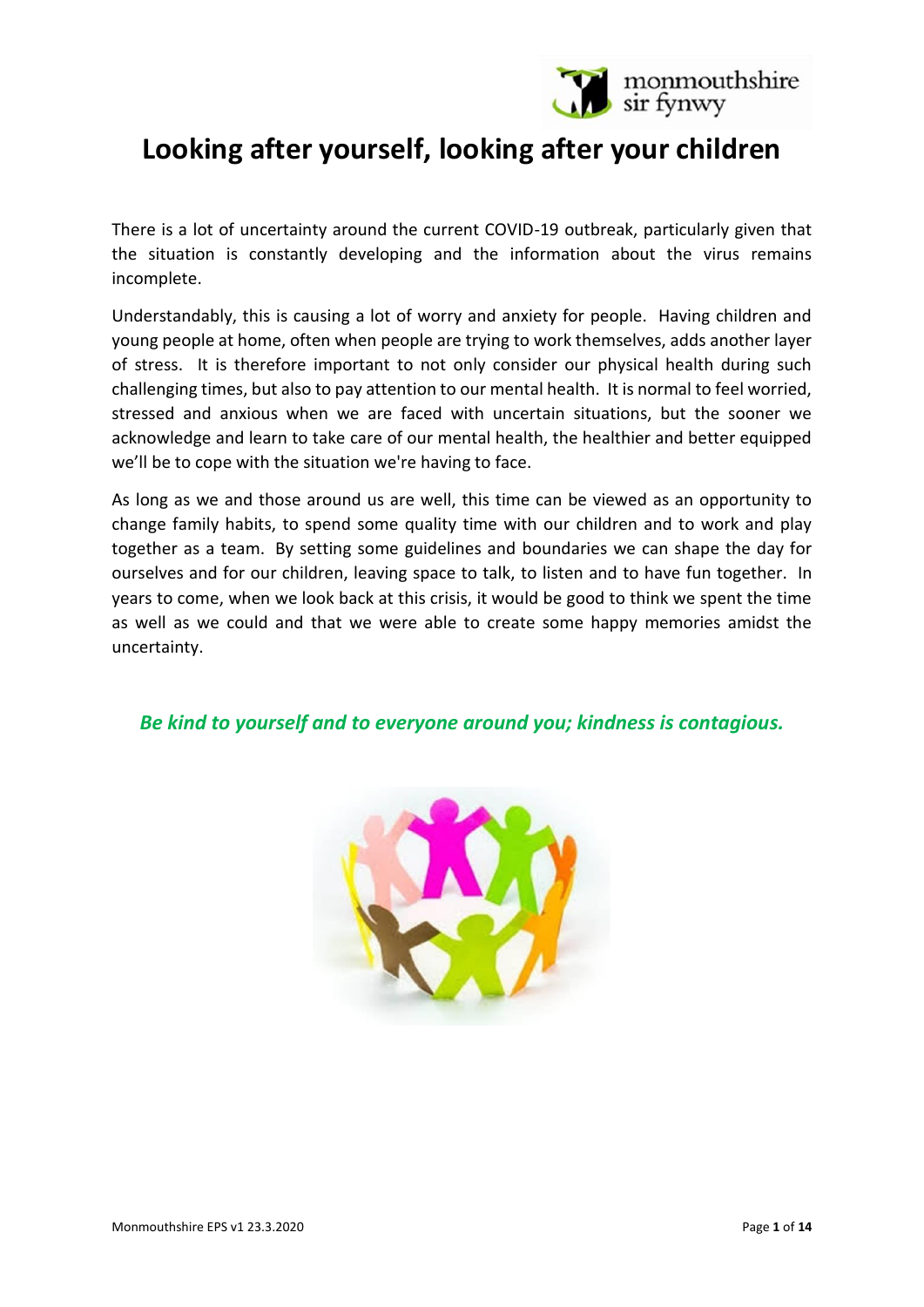

# **Looking after yourself**

Taking care of our mental health and checking in on others is something that we can all do, and we need to remember that by looking after our own mental health, we'll be best placed to look after our children. Remember when they tell you on aeroplanes that you need to put on your own oxygen mask before helping others, it's like that.

Time is precious, especially when looking after children. However, try to plan your days or weeks to include something from each of the *'five ways to wellbeing'*



### **Be Active**

Try to make sure that you and your family get regular exercise every day. You Tube has lots of exercise videos for kids and adults. Get children involved in planning their own 'indoor PE'.

If current government advice permits, try to get outside once a day either into your garden if you have one or in a place where there are few people. If you can't go out, open the windows for some fresh air and take some time to look at the world outside.



### **Take notice**

Take a break from the news and social media and concentrate on what's happening in the here and now in your family. Notice and appreciate the small things.

Studies have shown that being aware of what is taking place in the present directly enhances your wellbeing.

There's lots of good mindfulness apps to try, but if that's not for you, just getting into something you enjoy e.g. cooking, drawing etc and really focussing on it can be just as good.



## **Connect**

Social connection is one of the most important ways that we can look after our mental wellbeing. Social distancing is going to make that trickier, but we're lucky enough to have technology to help us out. Think physical distancing, but social connections.

Social media is great, but if you can, try to have phone calls or even video calls. Arrange to FaceTime/Skype a friend for coffee, phone relatives more often than usual.

Whilst it can be helpful to share worries, try to find other things to talk about too.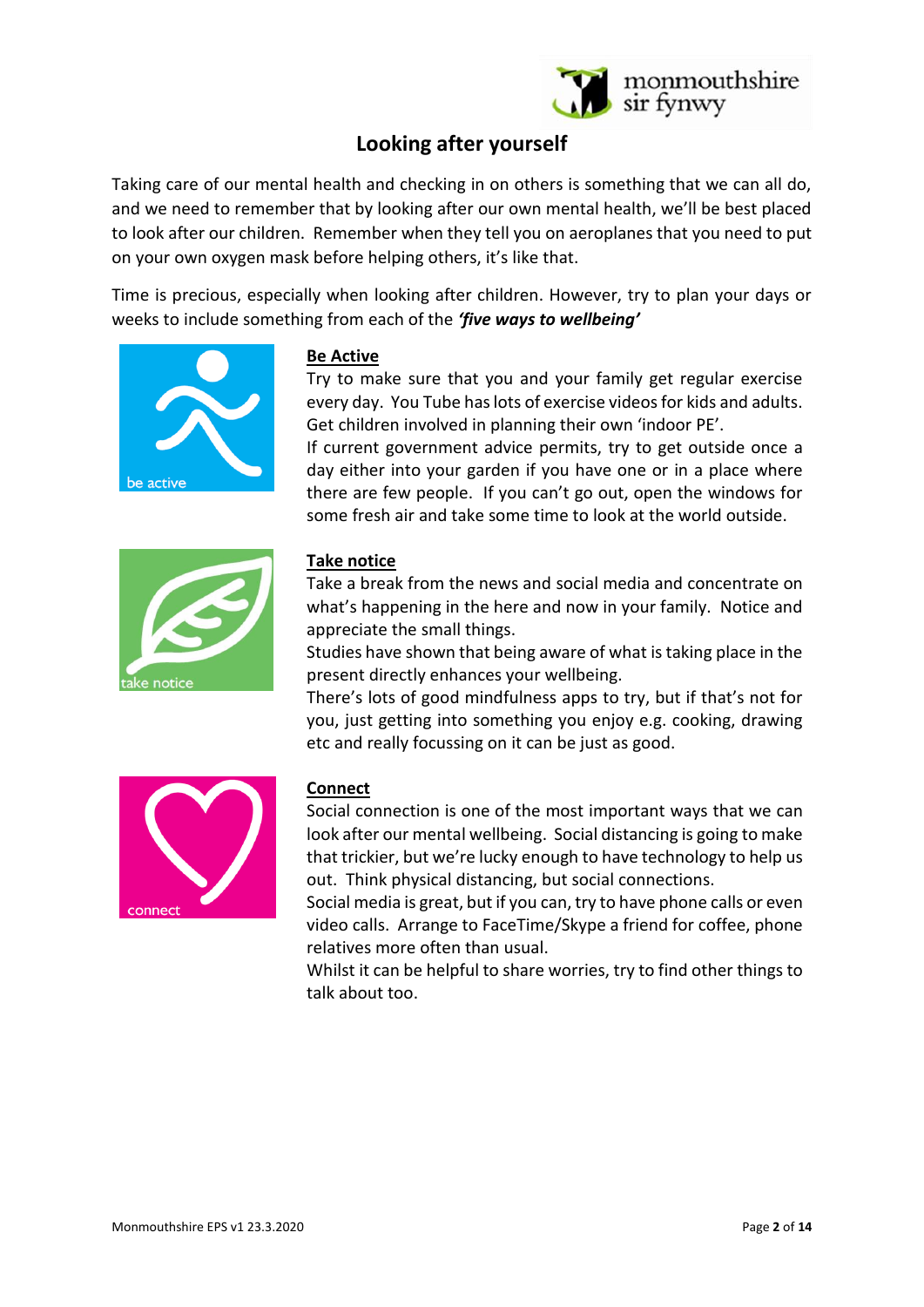



#### **Give**

Research tells us that giving back to our community helps people to feel valuable and makes us happier. We might not be able to contribute to our community in our usual way, but many people will still be able to find ways to give back.

Lots of community groups are setting up schemes that aim to help vulnerable people at this difficult time. If you want to get involved, check out local social media for ideas.

Many of us will not be in a position to offer practical support. We can still offer mutual support to friends and family by checking in with them regularly.



## **Keep Learning**

Learning a new skill or honing an existing one gives us a sense of purpose and achievement.

Whilst we're busy learning, we're less likely to experience anxious thoughts and worries.

Social-distancing will bring new challenges, but it will give many of us the time to start a new hobby or learn about an area that we've always been interested in.

As well as the *'five ways to wellbeing'* try to also:

- **Avoid overexposure to the news –** Some people enjoy keeping informed to help them feel in control, however constant exposure to news can be overwhelming and increase anxiety. Try to get your news from reputable sources and encourage children to do the same - a lot of news being shared through social media may not be accurate.
- **Remember that different people will react differently to events –** some people may be worried, frightened, excited or feel nothing at all, be aware that different reactions are normal.
- **Ask for help if you need it** from asking someone to pick up shopping to asking for tips to help your child with school work - don't struggle through on your own, there are lots of people who will be willing to help you. Reach out to community groups on social media or via the telephone.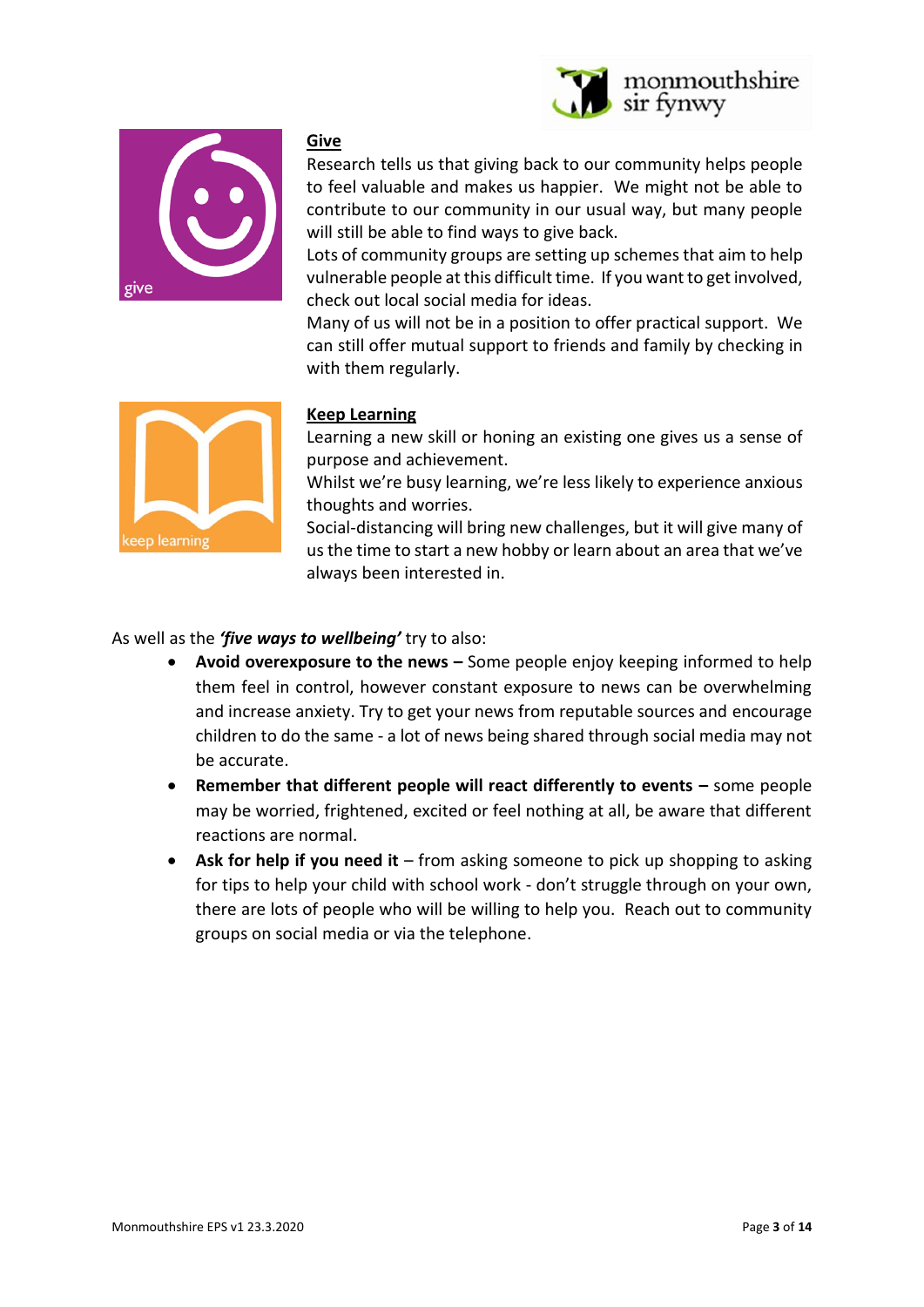

# **Looking after your children**

For the most part, children will need what they've always needed; love, attention and opportunities to learn and play. If children are home for long periods because of socialdistancing or self-isolation, the following tips might be helpful:

- Try and keep to a **structure and routine** that suits you. Keep bedtime and morning routines close to existing ones to promote a sense of normality that children will find reassuring. Encouraging them to get up and dressed during the week will help maintain some difference between weekdays and weekends.
- Keep **boundaries** firm and make it clear that you expect the same standards of behaviour as usual. Boundaries show that adults are still in control and taking care of them, which helps children to feel safe.
- Make sure they get some time to **burn off energy** every day. Younger children will enjoy assault courses, discos etc. Older children and teens might respond better to fitness videos.
- Expect children to do **some learning every day**. In the longer-term schools are likely to provide opportunities for online learning. In the short term, or as extra activities there are a wealth of helpful websites, many of which they will be able to access independently. Continuing with their learning helps promote a sense of normality and purpose as well as keeping them up to date for when they are back at school.
- Find **opportunities for them to interact** with their friends remotely. For tweens and teens, contact with their peers is especially important. Technology provides lots of opportunities for older children to connect, chat and game together. But be wary of giving unsupervised access to platforms that you would not normally allow your child onto; the internet still poses the same risks as in normal times.
- **Balance screen time** with other activities. Challenge children to learn new skills that don't involve screens e.g. tying shoe laces, juggling, baking. Older children might want to set their own goals.
- Give children **opportunities to have a say** in what will be happening. They may have had a lot of their freedoms and choices removed for a while and may feel powerless or angry. Older children and teenagers will be more able to understand the risks in too much screen time, too little sleep, inactivity etc. They are more likely to 'buy in' to new rules and routines if they feel that they have a voice. Family meetings where children and adults problem-solve together can be helpful for this. [\(https://bristolchildparentsupport.co.uk/ready-family-meetings/\)](https://bristolchildparentsupport.co.uk/ready-family-meetings/)
- There are some example timetables on the next page. These are just shared as a guide but may be helpful in terms of thinking about how to maintain some structure and routine throughout days at home. Remember to intersperse activities with breaks, and don't forget healthy snacks and drinks!
- The last pages in this pack have links to websites with helpful ideas and activities covering a range of topics.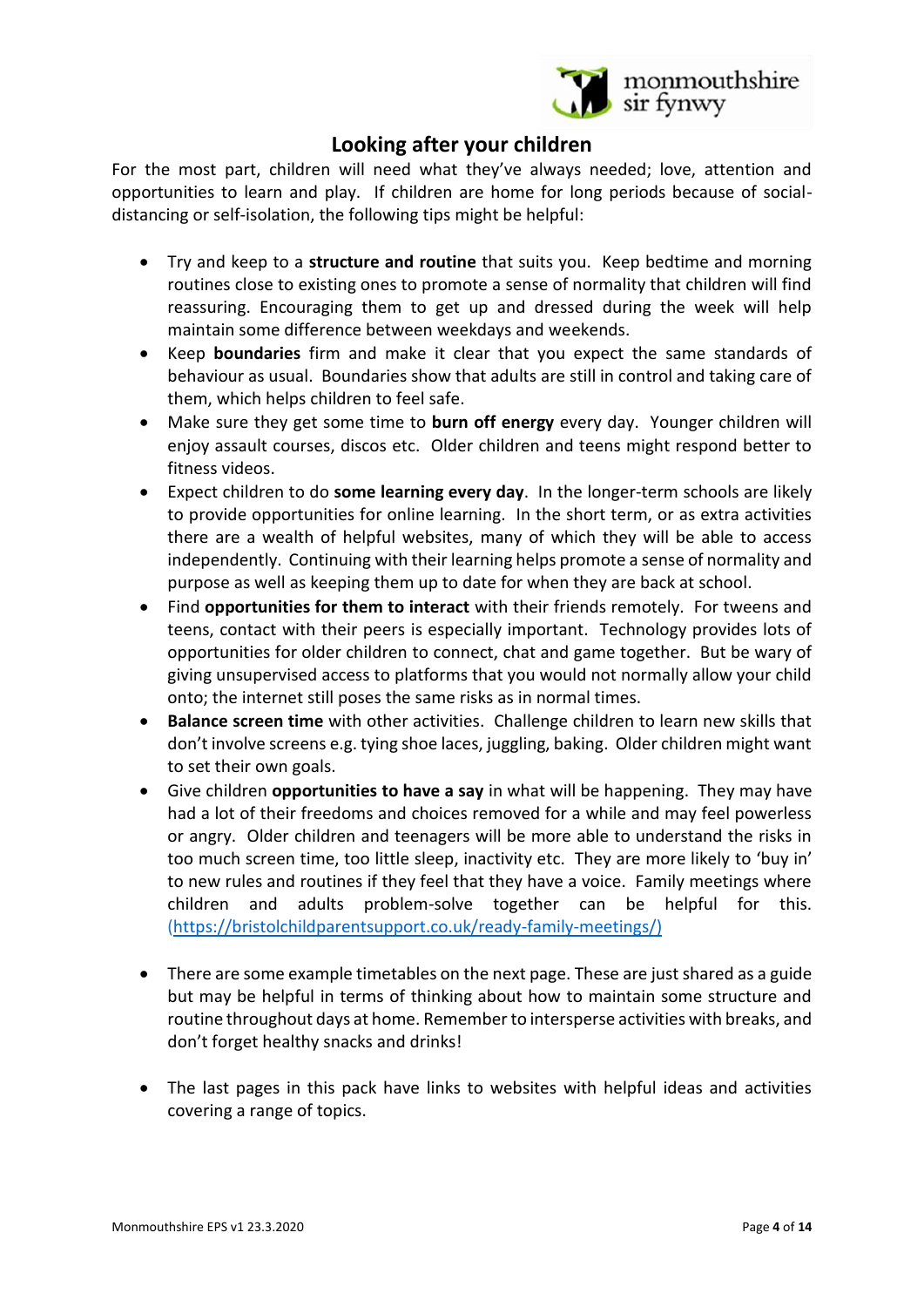

# **Example Timetables**

| Get ready for the day |                             | Have breakfast, have a wash, get dressed                                                    |
|-----------------------|-----------------------------|---------------------------------------------------------------------------------------------|
| 9am                   | <b>Activity 1</b>           | Online learning from school OR a craft activity (cutting and sticking, painting,<br>baking) |
| 10am                  | <b>Activity 2</b>           | . Online learning from school OR some writing or maths - write a story, count coins         |
| 11am                  | <b>Get active!</b>          | Play in the garden, do an exercise video                                                    |
| 12                    | <b>Lunchtime</b>            |                                                                                             |
| 1pm                   | <b>Help about the house</b> | Help tidy up, hoover, wash up                                                               |
| 2pm                   | <b>Quiet time</b>           | . Do something calm, like reading or colouring                                              |
| 3pm                   | <b>Activity 3</b>           | . Online learning from school OR be creative - make some music, design an outfit            |
| 4pm                   | <b>Have some free time</b>  | Enjoy toys and tech                                                                         |
| 5pm                   | <b>Dinner time</b>          | Help prepare dinner - help tidy up too!                                                     |
| 6pm                   | <b>Family time</b>          | Play a game, watch a movie, spend time together                                             |
| Get ready for bed     |                             | · Have a bath, get pyjamas on, read a story                                                 |

| <b>45 mins Academic learning</b>                    |  |  |
|-----------------------------------------------------|--|--|
| <b>45 mins Creative Activities</b>                  |  |  |
| <b>45 mins Exercise</b>                             |  |  |
| Have lunch                                          |  |  |
| <b>Downtime</b>                                     |  |  |
| 45 mins Academic learning                           |  |  |
| 45 mins Help around the house                       |  |  |
| <b>Free time</b>                                    |  |  |
| <b>Have dinner</b>                                  |  |  |
| Contact family and friends - phone, Facetime, email |  |  |
| <b>Free time</b>                                    |  |  |

**Get ready for bed**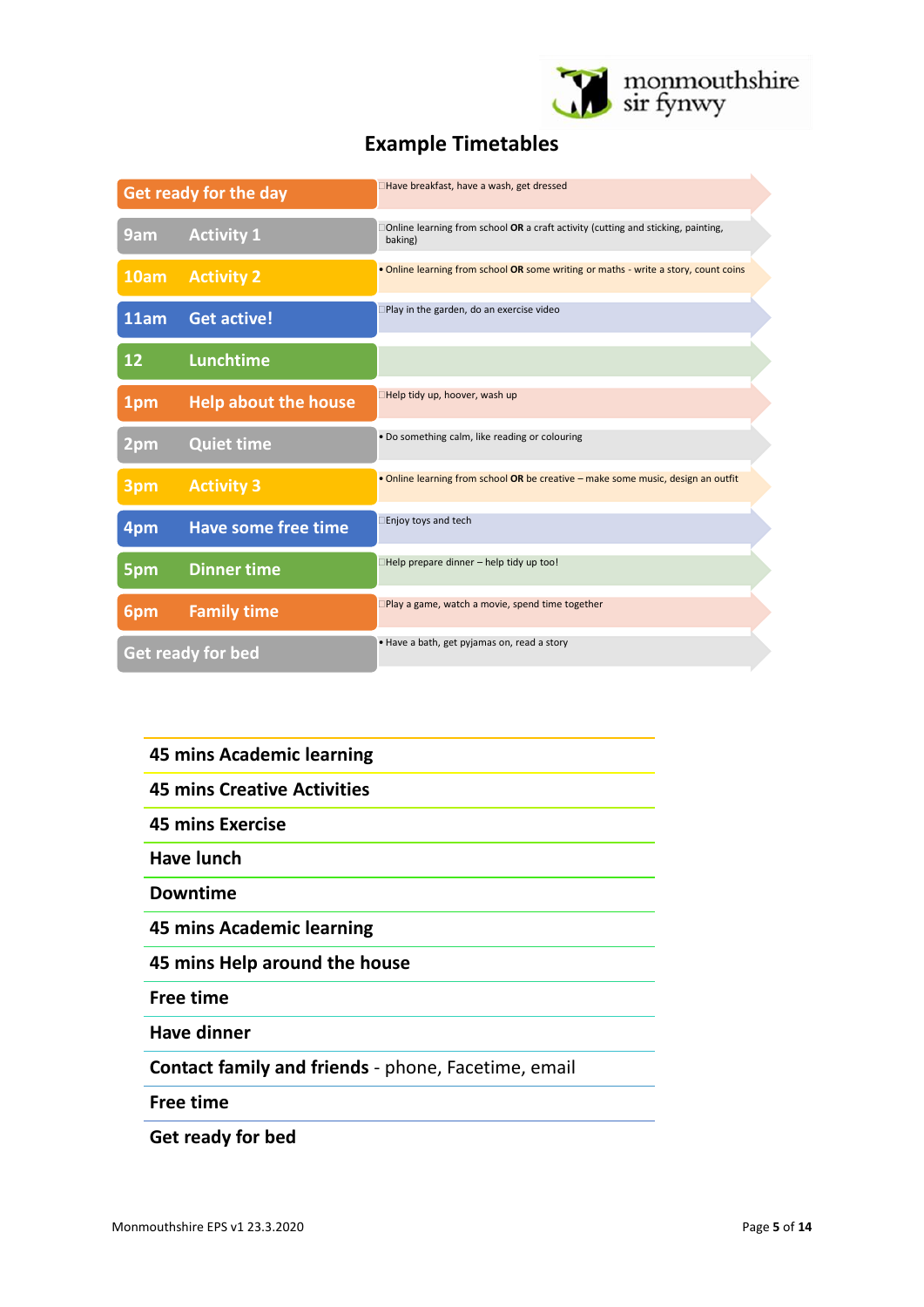

# **Talking to children about Coronavirus (COVID-19)**

Although it's tempting to try and protect children from difficult topics, they are more likely to worry when they're kept in the dark. Children and teenagers will be aware of what is happening but may not have all the facts they need to understand it.

These tips will help you communicate about Coronavirus with your child:

- Take time to talk and listen. Be clear that you are happy to answer any questions that they have. Be led by your child as they may not be that interested or want to know everything all at once. Try to answer any questions honestly but keep things in context e.g. "Sadly, some people do die, but the vast majority of people will recover, and children seem to be only mildly affected".
- Reassure them that their own risk is very low but that we all need to 'do our bit' to look after people who might be very unwell. Underline how helpful they are being by following the rules about hygiene and social-distancing. Knowing we're being altruistic helps us to bear the tough times.
- Give positive messages about everything you are doing as a family to keep yourselves safe. Talk about all the work people around the world are doing to find treatments and a vaccine.
- Keep explanations developmentally appropriate.
	- o Young children up to about age seven will need very simple explanations that relate to their own experiences. Explain that, like other germs, Coronavirus can spread between people and make them ill. But because Coronavirus is a new germ that we don't know everything about, we need to take more care and so things might be a bit different for a while.
	- $\circ$  Older children and tweens will want to know more. They may have heard partial explanations and 'filled in the gaps' themselves with their own ideas, so check what they already think they know about it.
	- $\circ$  Teenagers will have a similar capacity to understand what's going on as adults. They will need calm, factual information and opportunities to talk through their worries and disappointments.
- Give them an opportunity to talk about their feelings. Our instinct might be to 'make it all better', but it is normal to feel scared, sad and angry in the face of what's happening. Tell them that what is happening is not normal but that their feelings are.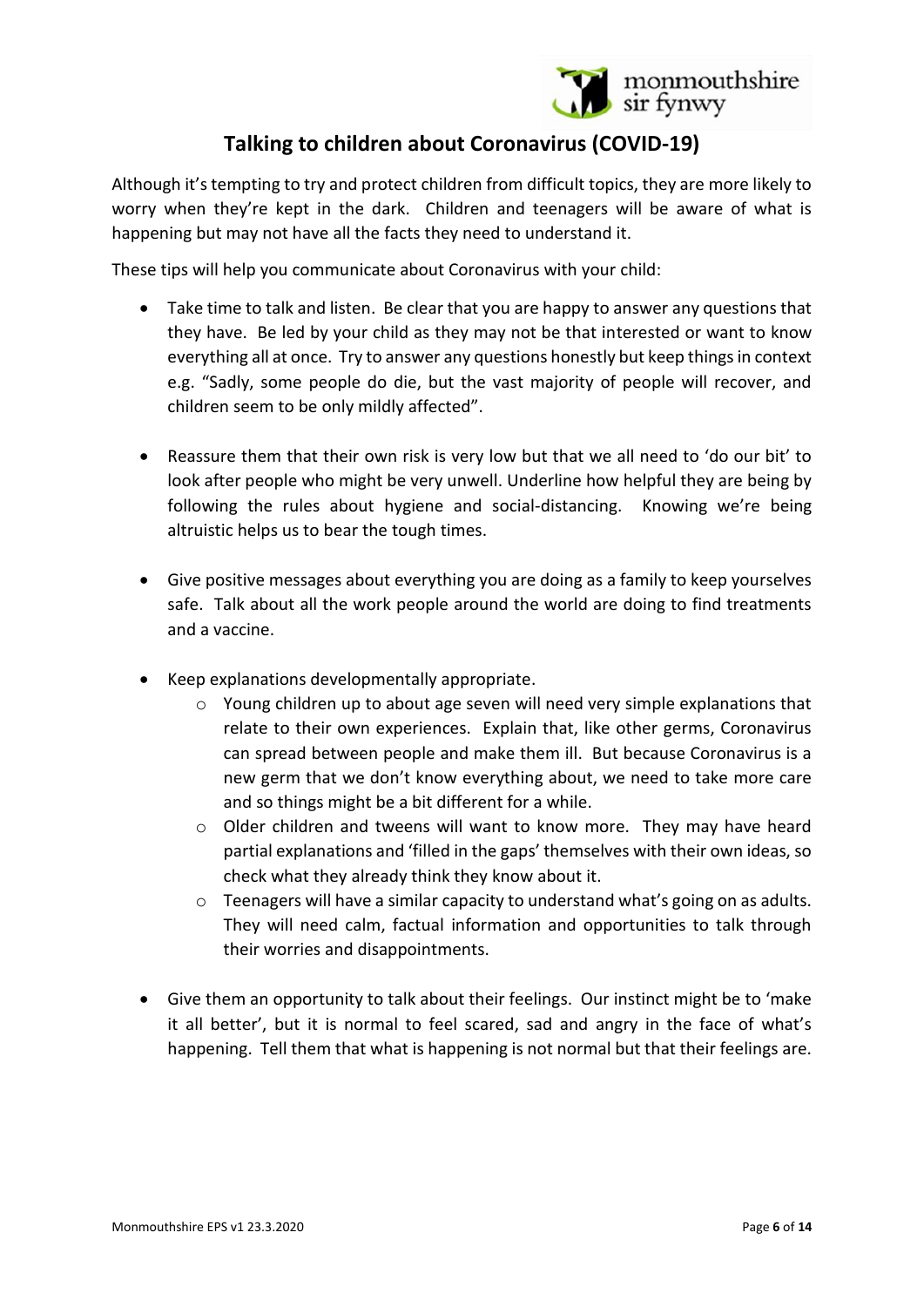

# **Sources of support**

#### **General – for parents**

NHS advice[: https://www.nhs.uk/conditions/coronavirus-covid-19/](https://www.nhs.uk/conditions/coronavirus-covid-19/)

Public Health Wales: [https://phw.nhs.wales/topics/latest-information-on-novel-coronavirus-covid-](https://phw.nhs.wales/topics/latest-information-on-novel-coronavirus-covid-19/)[19/](https://phw.nhs.wales/topics/latest-information-on-novel-coronavirus-covid-19/)

There are some great resources available online, for example those at <http://www.adamspsychologyservices.co.uk/coronavirus.html> including '*FACE COVID' How to respond effectively to the Corona crisis*. 'FACE COVID' is a set of practical steps for responding effectively to the Corona crisis, using the principles of acceptance and commitment therapy (ACT).

- $F =$  Focus on what's in your control
- A = Acknowledge your thoughts & feelings
- $C =$  Come back into your body
- $E =$  Engage in what you're doing
- $C =$  Committed action
- $O =$  Opening up
- $V = Values$
- $\blacksquare$   $\blacksquare$   $\blacksquare$  I = Identify resources
- $D =$  Disinfect & distance

Samaritans Call 116 123 <https://www.samaritans.org/how-we-can-help/contact-samaritan/>

Mind UK <https://www.mind.org.uk/> <https://www.mind.org.uk/information-support/support-community-elefriends/> UK Mental Health Charity with information and an online mutual support community

#### **General – for young people**

[www.kooth.com](http://www.kooth.com/) [www.youngminds.org.uk](http://www.youngminds.org.uk/) [www.keep-your-head.com](http://www.keep-your-head.com/)

#### **Parenting pressures**

#### **Family Action**

Telephone: 0808 802 6666 Text message: 07537 404 282 <https://www.family-action.org.uk/what-we-do/children-families/familyline/>

The FamilyLine service supports people who are dealing with family pressures in a new and innovative way by using a network o[f volunteers](https://www.family-action.org.uk/get-involved/volunteer/) from across the country to support family members over the age of 18 through telephone calls, email, web chat and text message.

#### **Family Lives (previously Parentline)**

Call: 0808 800 2222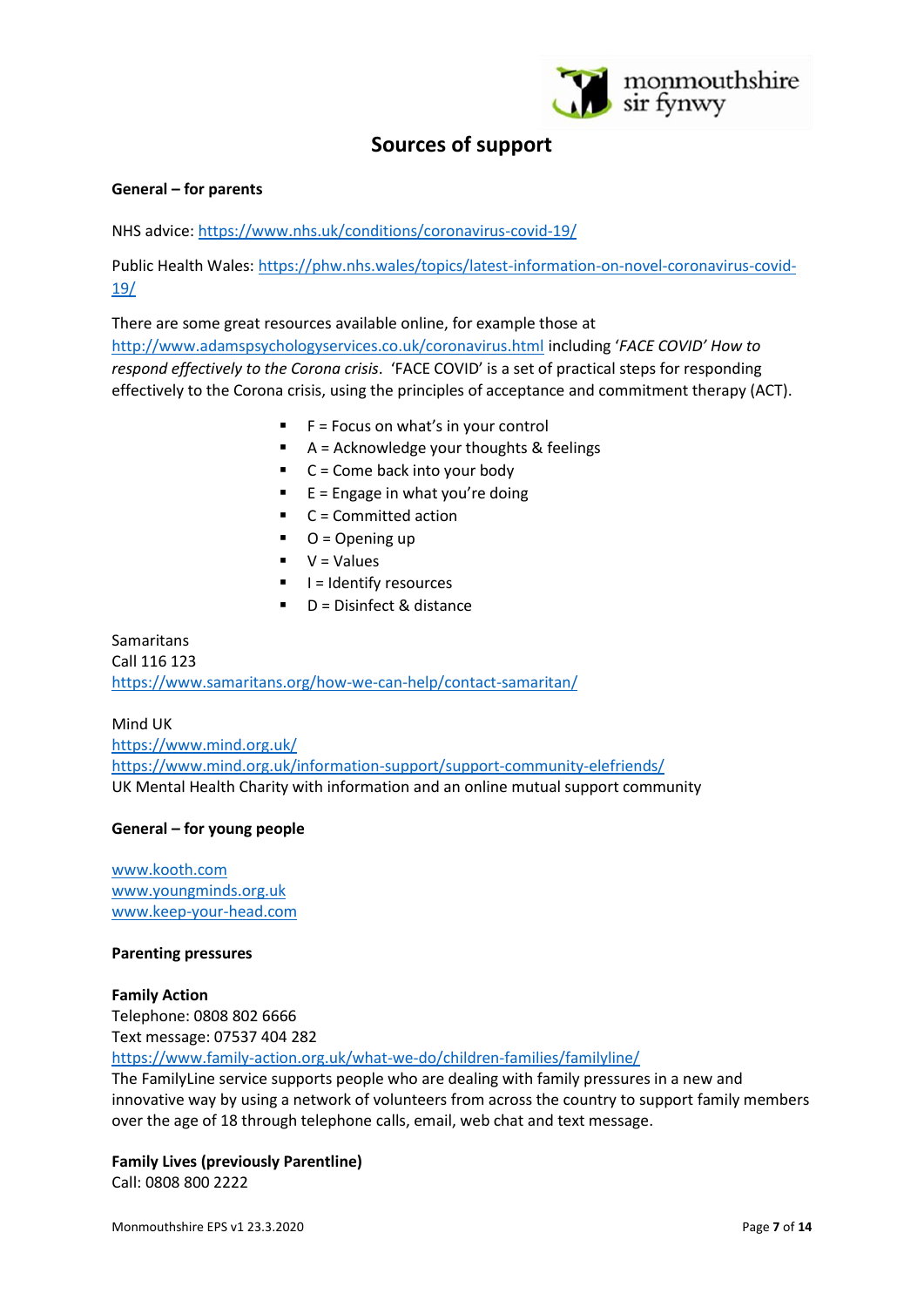

#### <https://www.familylives.org.uk/how-we-can-help/confidential-helpline/>

Family Lives offers a confidential and free helpline service for families in England and Wales (previously known as Parentline). for emotional support, information, advice and guidance on any aspect of parenting and family life. The helpline service is open 9am – 9pm, Monday to Friday and 10am – 3pm Saturday and Sunday.

#### **Gingerbread**

Single Parent Helpline: 0808 802 0925 [gingerbread.org.uk](http://www.gingerbread.org.uk/)

One Parent Families/Gingerbread is the leading national charity working to help lone parents and their children.

#### **Grandparents Plus**

Call: 0300 123 7015

[grandparentsplus.org.uk](http://www.grandparentsplus.org.uk/)

Grandparents Plus is the only national charity (England and Wales) dedicated to supporting kinship carers - grandparents and other relatives raising children who aren't able to live with their parents.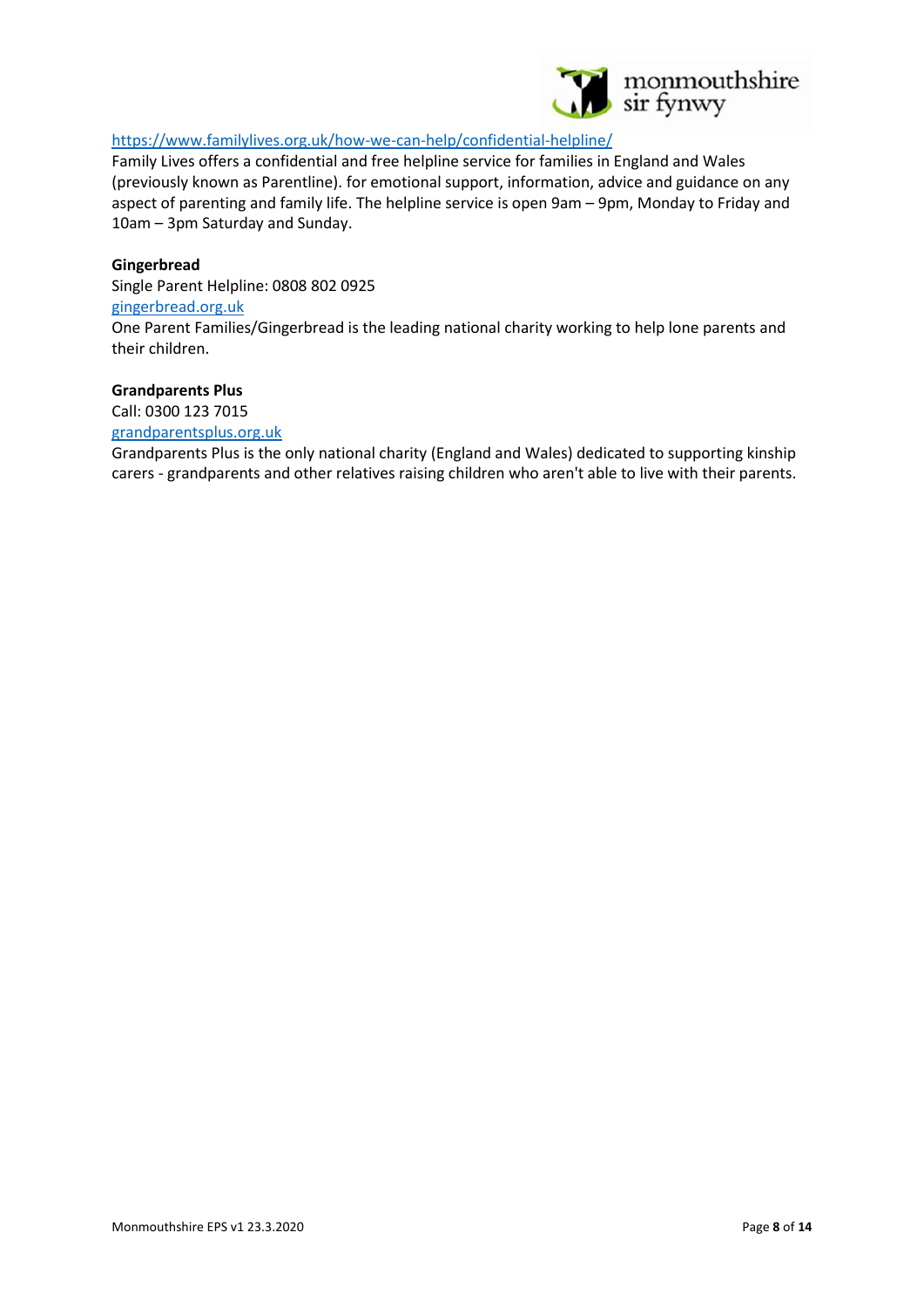

# **Helpful resources for talking to children about Coronavirus**

**British Psychological Society (BPS) Advice** on talking about Coronavirus:

[https://www.bps.org.uk/news-and-policy/bps-highlights-importance-talking-children-about](https://www.bps.org.uk/news-and-policy/bps-highlights-importance-talking-children-about-coronavirus)[coronavirus](https://www.bps.org.uk/news-and-policy/bps-highlights-importance-talking-children-about-coronavirus)

**Covibook** A short book about Coronavirus for children under 7.

<https://www.mindheart.co/descargables>

**ELSA (Emotional Literacy Support Assistant) Support Resources** aimed at younger children to help explain why schools are closed and what they could do when at home.

[https://www.elsa-support.co.uk/wp-content/uploads/2020/03/School-is-closing.pdf](https://eur03.safelinks.protection.outlook.com/?url=https%3A%2F%2Fwww.elsa-support.co.uk%2Fwp-content%2Fuploads%2F2020%2F03%2FSchool-is-closing.pdf&data=02%7C01%7CMorwennaWagstaff%40monmouthshire.gov.uk%7C239c2ba81b504c21a58708d7cff24a11%7C2c4d0079c52c4bb3b3cad8eaf1b6b7d5%7C0%7C1%7C637206513131075729&sdata=imqrIYSinR66PPXcHnyIrS%2F2yqnsymX9jh7%2B8xE37u0%3D&reserved=0)

[https://www.elsa-support.co.uk/wp-content/uploads/2020/03/We-are-at-home-right-now.pdf](https://eur03.safelinks.protection.outlook.com/?url=https%3A%2F%2Fwww.elsa-support.co.uk%2Fwp-content%2Fuploads%2F2020%2F03%2FWe-are-at-home-right-now.pdf&data=02%7C01%7CMorwennaWagstaff%40monmouthshire.gov.uk%7C239c2ba81b504c21a58708d7cff24a11%7C2c4d0079c52c4bb3b3cad8eaf1b6b7d5%7C0%7C1%7C637206513131085680&sdata=K345%2FfparV3gxqM0sq%2FCj5TN4bPf6nJUj4S58x79ic0%3D&reserved=0)

#### **Newsround video**

[https://www.bbc.co.uk/newsround/51342366?fbclid=IwAR3CyZq5rzXVoyGCgWjjpx6YqoetuZ1tP16y](https://www.bbc.co.uk/newsround/51342366?fbclid=IwAR3CyZq5rzXVoyGCgWjjpx6YqoetuZ1tP16y7wMjUR6uwgWyhRmf0aFTrAs) [7wMjUR6uwgWyhRmf0aFTrAs](https://www.bbc.co.uk/newsround/51342366?fbclid=IwAR3CyZq5rzXVoyGCgWjjpx6YqoetuZ1tP16y7wMjUR6uwgWyhRmf0aFTrAs) Drs Chris and Xand explain what's happening

#### **Resources for children and young people with additional needs:**

A social stories about coronavirus[: https://theautismeducator.ie/wp-content/uploads/2020/03/The-](https://theautismeducator.ie/wp-content/uploads/2020/03/The-Corona-Virus-Free-Printable-Updated-2-The-Autism-Educator-.pdf)[Corona-Virus-Free-Printable-Updated-2-The-Autism-Educator-.pdf](https://theautismeducator.ie/wp-content/uploads/2020/03/The-Corona-Virus-Free-Printable-Updated-2-The-Autism-Educator-.pdf)

[https://carolgraysocialstories.com/wp-content/uploads/2020/03/Pandemics-and-the-](https://carolgraysocialstories.com/wp-content/uploads/2020/03/Pandemics-and-the-Coronavirus.pdf)[Coronavirus.pdf](https://carolgraysocialstories.com/wp-content/uploads/2020/03/Pandemics-and-the-Coronavirus.pdf)

An 'easy read' version of coronavirus information [https://www.mencap.org.uk/advice-and](https://www.mencap.org.uk/advice-and-support/health/coronavirus)[support/health/coronavirus](https://www.mencap.org.uk/advice-and-support/health/coronavirus) for young people and adults with learning difficulties.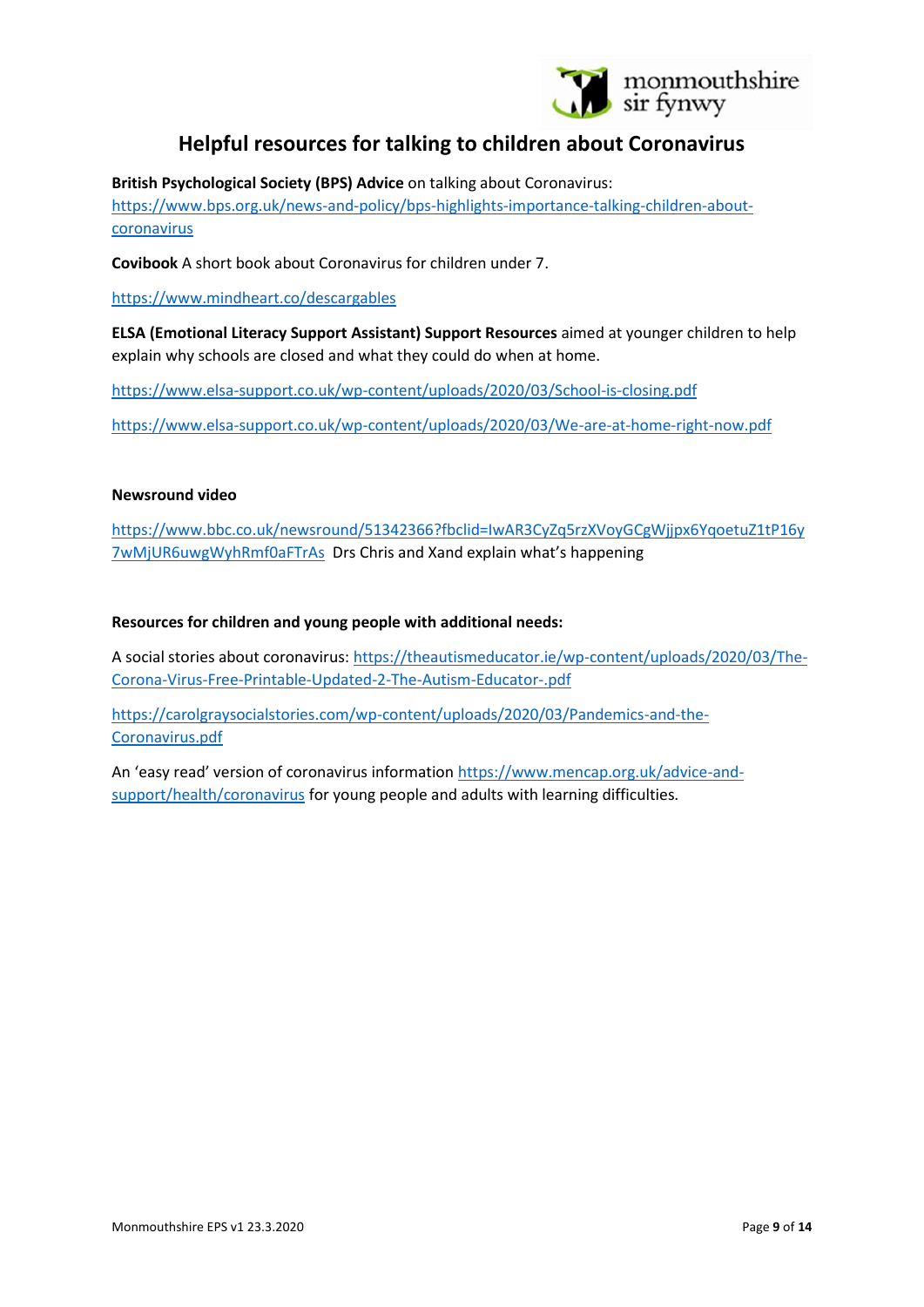

# **Resources for home education**

Many schools will be setting their own learning. However, if you need something else to keep them usefully occupied then this non-exhaustive list might help those affected by school closures due to coronavirus, compiled by home educators:

#### **Khan Academy**

#### [https://www.khanacademy.org](https://www.khanacademy.org/)

Especially good for maths and computing for all ages but other subjects at Secondary level. Note this uses the U.S. grade system but it's mostly common material.

#### **BBC Learning**

#### <http://www.bbc.co.uk/learning/coursesearch/>

This site is old and no longer updated and yet there's so much still available, from language learning to BBC Bitesize for revision. No TV license required except for content on BBC iPlayer.

#### **Futurelearn**

#### [https://www.futurelearn.com](https://www.futurelearn.com/)

Free to access 100s of courses, only pay to upgrade if you need a certificate in your name (own account from age 14+ but younger learners can use a parent account).

#### **Seneca**

#### [https://www.senecalearning.com](https://www.senecalearning.com/)

For those revising at GCSE or A level. Tons of free revision content. Paid access to higher level material.

#### **Openlearn**

#### <https://www.open.edu/openlearn/>

Free taster courses aimed at those considering Open University but everyone can access it. Adult level, but some e.g. nature and environment courses could well be of interest to young people.

#### **Blockly**

[https://blockly.games](https://blockly.games/) Learn computer programming skills - fun and free.

#### **Scratch**

<https://scratch.mit.edu/explore/projects/games/> Creative computer programming

**Ted Ed** [https://ed.ted.com](https://ed.ted.com/) All sorts of engaging educational videos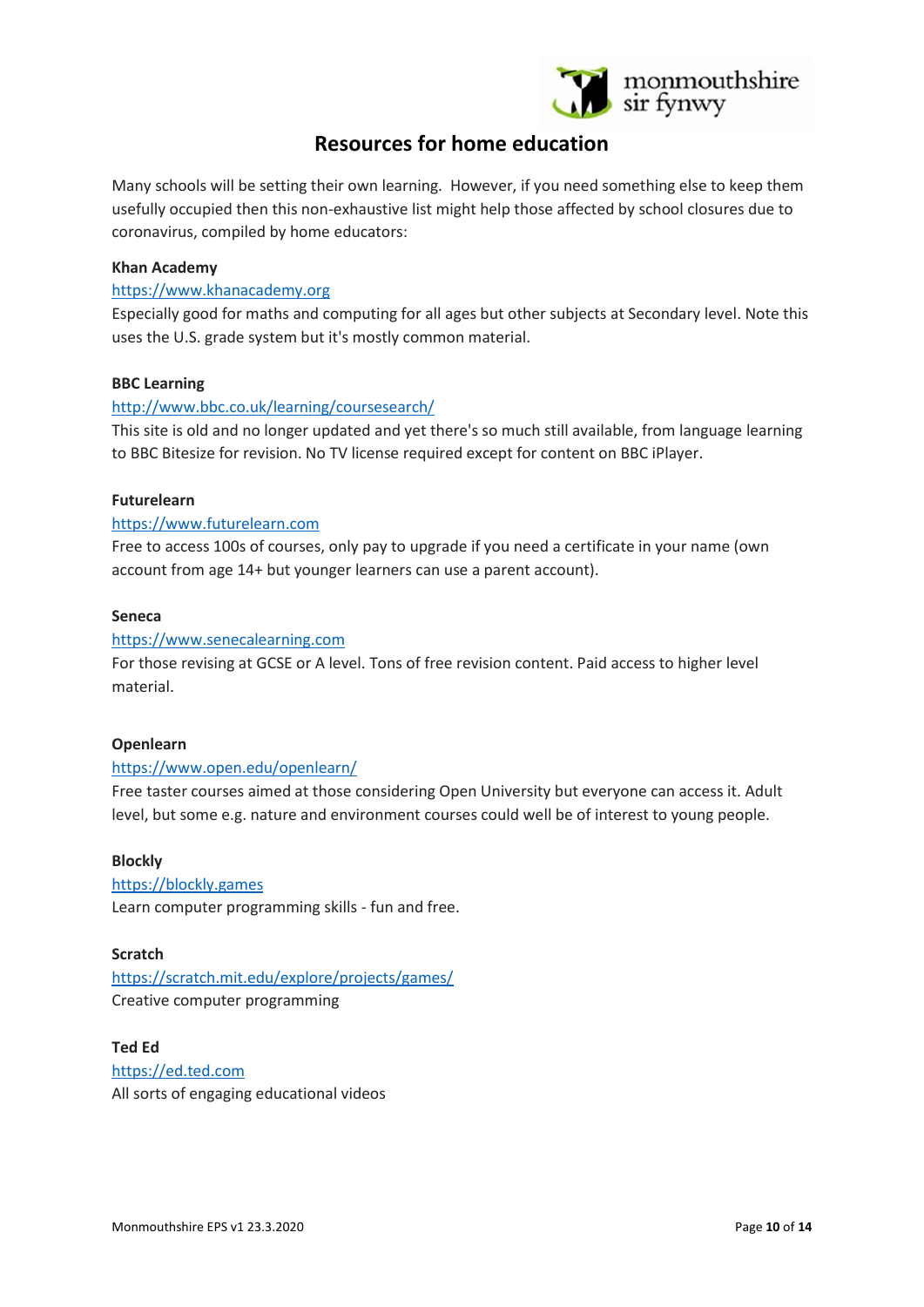

#### **National Geographic Kids**

<https://www.natgeokids.com/uk/> Activities and quizzes for younger kids.

#### **Duolingo**

[https://www.duolingo.com](https://www.duolingo.com/) Learn languages for free. Web or app.

**Mystery Science** [https://mysteryscience.com](https://mysteryscience.com/) Free science lessons

**The Kids Should See This** [https://thekidshouldseethis.com](https://thekidshouldseethis.com/) Wide range of cool educational videos

#### **Crash Course**

[https://thecrashcourse.com](https://thecrashcourse.com/) You Tube videos on many subjects

**Crash Course Kids** <https://m.youtube.com/user/crashcoursekids> As above for a younger audience

#### **Crest Awards**

[https://www.crestawards.org](https://www.crestawards.org/) Science awards you can complete from home.

**iDEA Awards** [https://idea.org.uk](https://idea.org.uk/) Digital enterprise award scheme you can complete online.

#### **Paw Print Badges**

[https://www.pawprintbadges.co.uk](https://www.pawprintbadges.co.uk/) Free challenge packs and other downloads. Many activities can be completed indoors. Badges cost but are optional.

**Tinkercad** [https://www.tinkercad.com](https://www.tinkercad.com/) All kinds of making.

**Prodigy Maths** [https://www.prodigygame.com](https://www.prodigygame.com/) Is in U.S. grades, but good for UK Primary age.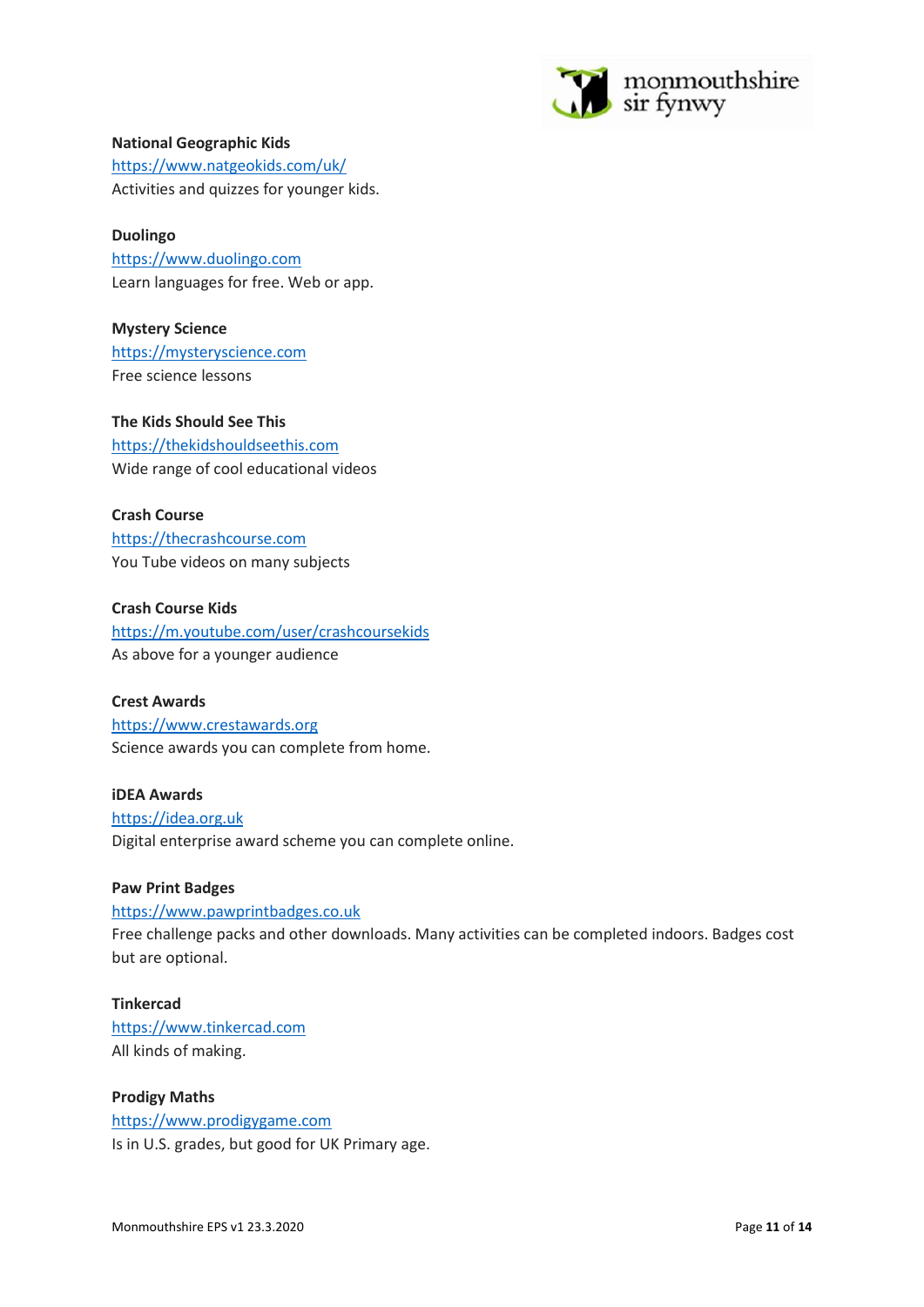

**Cbeebies Radio** <https://www.bbc.co.uk/cbeebies/radio> Listening activities for the younger ones.

## **Nature Detectives** <https://naturedetectives.woodlandtrust.org.uk/naturedetectives/> A lot of these can be done in a garden, or if you can get to a remote forest location!

**Oxford Owl for Home** <https://www.oxfordowl.co.uk/for-home/> Lots of free resources for Primary age

#### **Big History Project**

<https://www.bighistoryproject.com/home> Aimed at Secondary age. Multi disciplinary activities.

#### **Geography Games**

<https://world-geography-games.com/world.html> Geography gaming!

#### **Blue Peter Badges**

<https://www.bbc.co.uk/cbbc/joinin/about-blue-peter-badges> If you have a stamp and a nearby post box.

#### **The Artful Parent**

<https://www.facebook.com/artfulparent/> Good, free art activities

**Red Ted Art** [https://www.redtedart.com](https://www.redtedart.com/) Easy arts and crafts for little ones

#### **The Imagination Tree**

[https://theimaginationtree.com](https://theimaginationtree.com/) Creative art and craft activities for the very youngest.

**Toy Theater** <https://toytheater.com/> Educational online games

#### **DK Find Out**

[https://www.dkfindout.com/uk/?fbclid=IwAR2wJdpSJSeITf4do6aPhff8A3tAktnmpaxqZbkgudD49l71](https://www.dkfindout.com/uk/?fbclid=IwAR2wJdpSJSeITf4do6aPhff8A3tAktnmpaxqZbkgudD49l71ep8-sjXmrac) [ep8-sjXmrac](https://www.dkfindout.com/uk/?fbclid=IwAR2wJdpSJSeITf4do6aPhff8A3tAktnmpaxqZbkgudD49l71ep8-sjXmrac) Activities and quizzes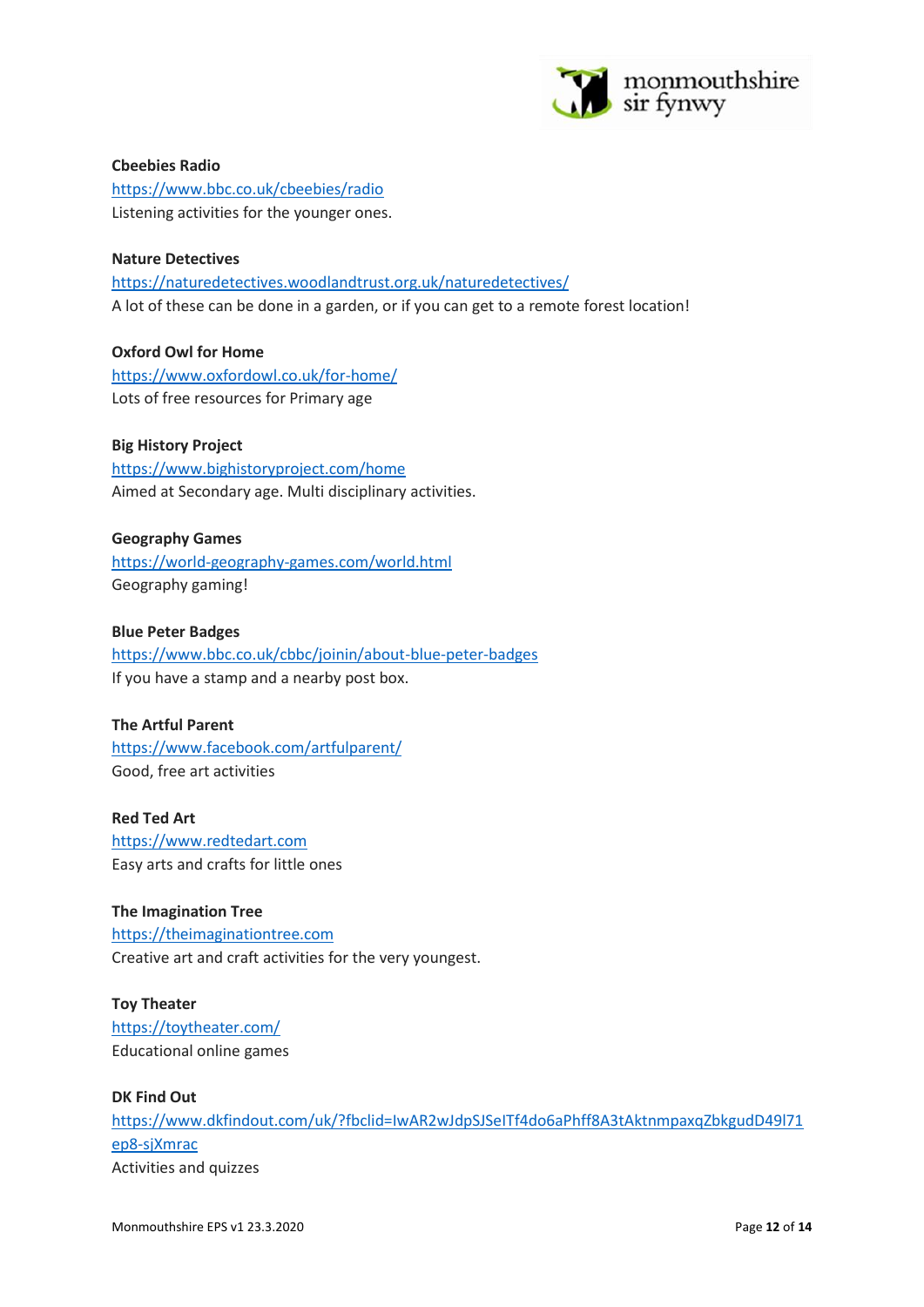

### **Twinkl**

### [https://www.twinkl.co.uk](https://www.twinkl.co.uk/)

This is more for printouts, and usually at a fee, but they are offering a month of free access to parents in the event of school closures.

### **Widgit**

Website to make visual timetables for younger children or those with additional needs (free trial available for 21 days):<https://widgitonline.com/>

#### **Virtual tours**

<https://www.travelandleisure.com/attractions/museums-galleries/museums-with-virtual-tours> Virtual tours of some of the world's best museums